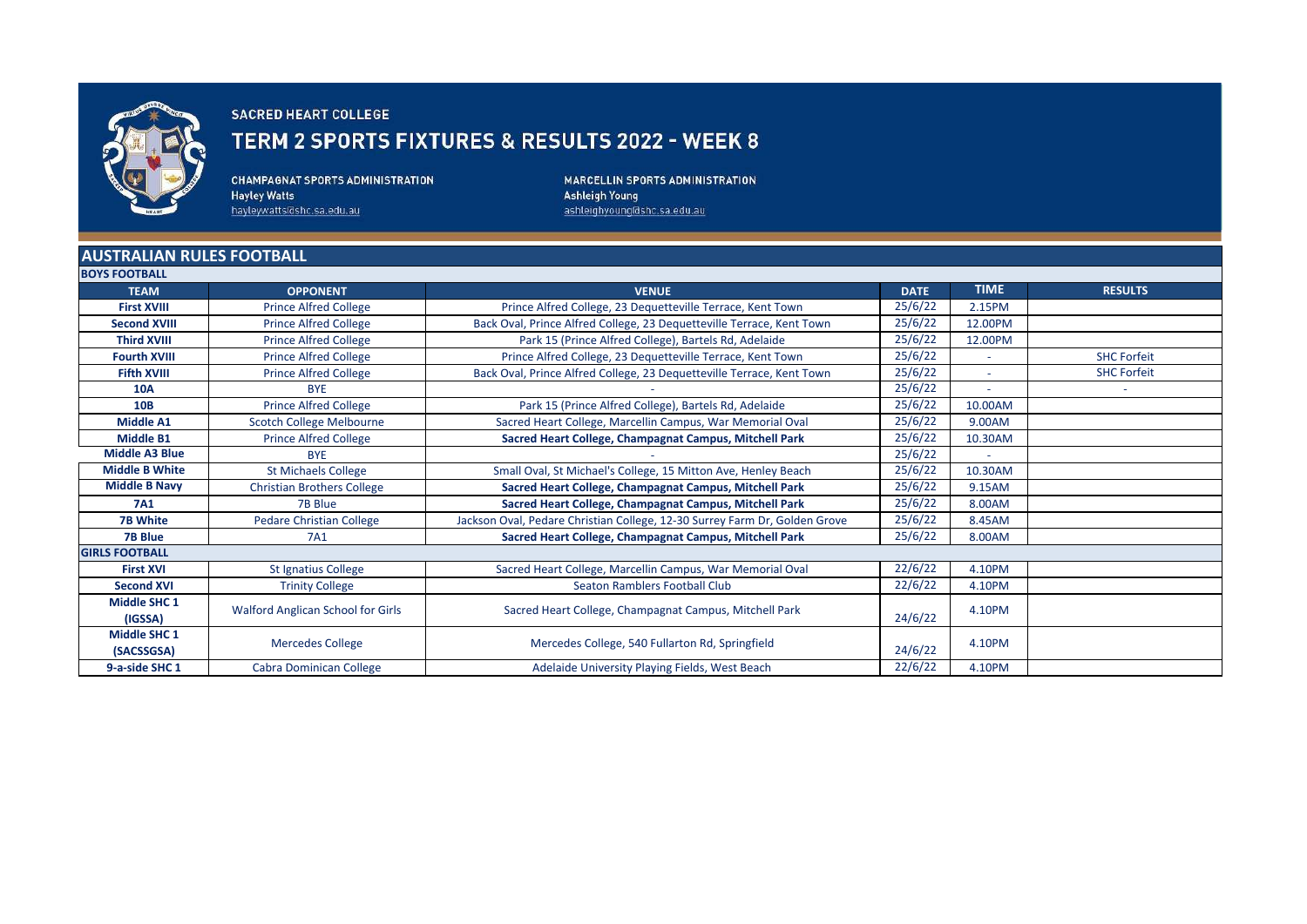| <b>BASKETBALL</b>           |                                   |                                                                        |             |             |                    |  |
|-----------------------------|-----------------------------------|------------------------------------------------------------------------|-------------|-------------|--------------------|--|
| <b>TEAM</b>                 | <b>OPPONENT</b>                   | <b>VENUE</b>                                                           | <b>DATE</b> | <b>TIME</b> | <b>RESULTS</b>     |  |
| <b>BOYS BASKETBALL</b>      |                                   |                                                                        |             |             |                    |  |
| Open A                      | <b>Prince Alfred College</b>      | Prince Alfred College, 23 Dequetteville Terrace, Kent Town             | 25/6/22     | 10.30AM     |                    |  |
| Open B                      | <b>Prince Alfred College</b>      | Prince Alfred College, 23 Dequetteville Terrace, Kent Town             | 25/6/22     | 9.30AM      |                    |  |
| Open C                      | <b>Prince Alfred College</b>      | Prince Alfred College, 23 Dequetteville Terrace, Kent Town             | 25/6/22     | 8.30AM      |                    |  |
| SHC <sub>4</sub>            | <b>Immanuel College</b>           | Sacred Heart College, Marcellin Campus, Br McAteer Centre, Marist Hall | 25/6/22     | $\sim$      | <b>SHC Forfeit</b> |  |
| SHC <sub>6</sub>            | <b>Woodcroft College</b>          | Sacred Heart College, Marcellin Campus, Br McAteer Centre, Marist Hall | 25/6/22     | $\sim$      | <b>SHC Forfeit</b> |  |
| SHC <sub>7</sub>            | <b>Christian Brothers College</b> | Christian Brothers College, 214 Wakefield St, Adelaide                 | 25/6/22     | 11.30AM     |                    |  |
| SHC <sub>8</sub>            | Nazareth Catholic College         | Sacred Heart College, Marcellin Campus, Br McAteer Centre, Marist Hall | 25/6/22     | 11.30AM     |                    |  |
| <b>Middle A1</b>            | <b>Prince Alfred College</b>      | Sacred Heart College, Marcellin Campus, Br McAteer Centre, Marist Hall | 25/6/22     | 10.30AM     |                    |  |
| <b>Middle B1</b>            | <b>Prince Alfred College</b>      | Sacred Heart College, Marcellin Campus, Br McAteer Centre, Marist Hall | 25/6/22     | 9.30AM      |                    |  |
| <b>Middle C1</b>            | <b>Prince Alfred College</b>      | Sacred Heart College, Marcellin Campus, Br McAteer Centre, Marist Hall | 25/6/22     | 8.30AM      |                    |  |
| <b>Middle South 2 Blue</b>  | <b>St Peters College</b>          | Sacred Heart College, Champagnat Campus, Marist Hall                   | 25/6/22     | 8.30AM      |                    |  |
| <b>Middle South 2 White</b> | <b>SHC Navy</b>                   | Sacred Heart College, Champagnat Campus, Marist Hall                   | 21/6/22     | 4.00PM      |                    |  |
| <b>Middle South 2 Navy</b>  | <b>SHC White</b>                  | Sacred Heart College, Champagnat Campus, Marist Hall                   | 21/6/22     | 4.00PM      |                    |  |
| Year 7 Blue                 | <b>St Michaels College</b>        | Adelaide Arena, 44A Crittenden Road, Findon - Court 1                  | 24/6/22     | 5.30PM      |                    |  |
| <b>Year 7 White</b>         | <b>SHC Navy</b>                   | Sacred Heart College, Champagnat Campus, Mitchell Park                 | 23/6/22     | 4.00PM      |                    |  |
| Year 7 Navy                 | <b>SHC White</b>                  | Sacred Heart College, Champagnat Campus, Mitchell Park                 | 23/6/22     | 4.00PM      |                    |  |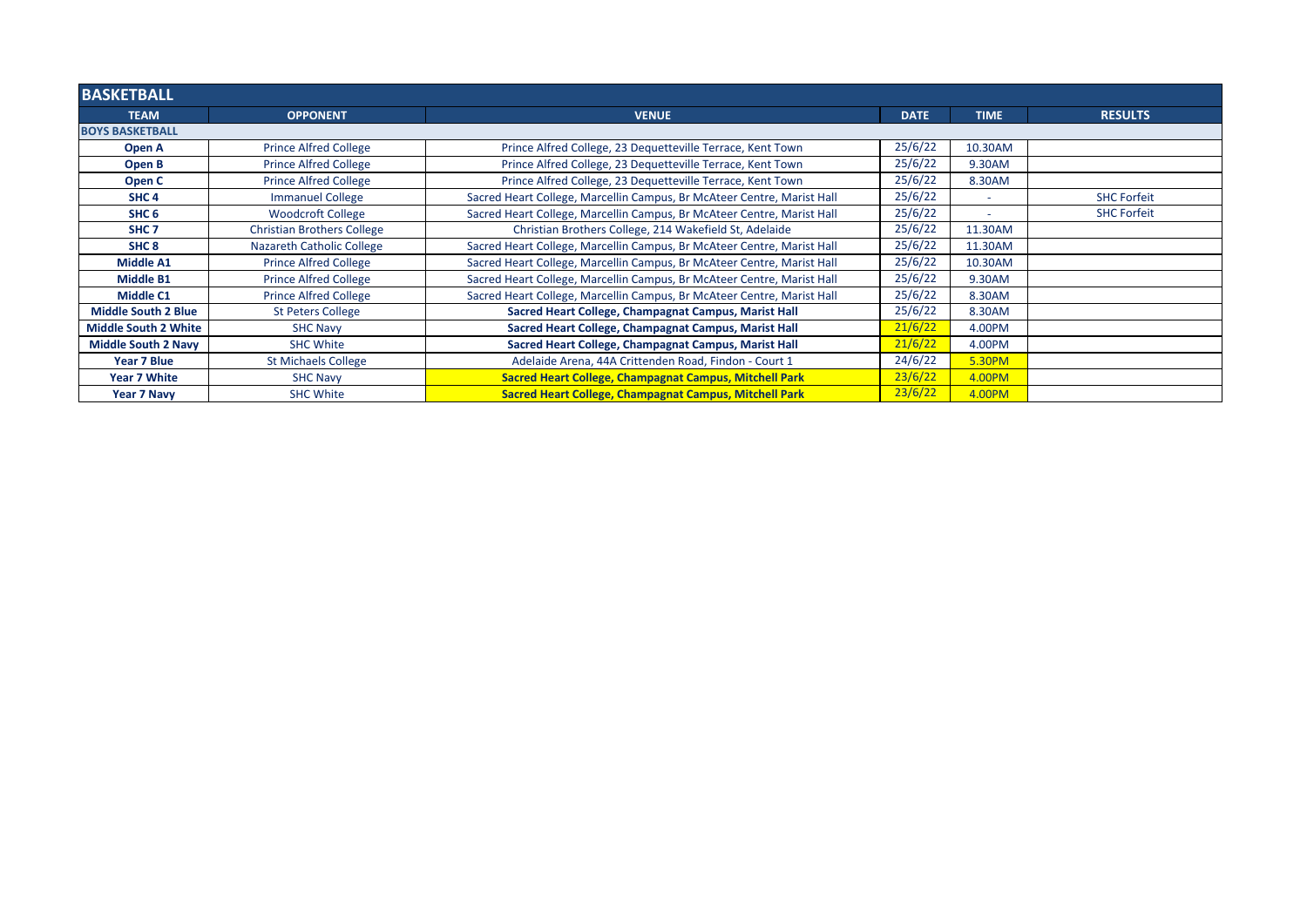| <b>NETBALL</b>        |                                    |                                                                          |            |             |                          |
|-----------------------|------------------------------------|--------------------------------------------------------------------------|------------|-------------|--------------------------|
| <b>GIRLS NETBALL</b>  |                                    |                                                                          |            |             |                          |
| <b>TEAM</b>           | <b>OPPONENT</b>                    | <b>VENUE</b>                                                             | <b>DAY</b> | <b>TIME</b> | <b>RESULTS</b>           |
| Open SHC <sub>1</sub> | <b>Mercedes College</b>            | Sacred Heart College, Marcellin Campus, Br McAteer Centre, Marist Hall   | 25/6/22    | 9.00AM      |                          |
| Open SHC 2            | <b>BYE</b>                         |                                                                          | 25/6/22    |             | $\overline{\phantom{a}}$ |
| Open SHC <sub>3</sub> | <b>Loreto College</b>              | Loreto College, 316 Portrush Rd, Marryatville                            | 25/6/22    | 9.00AM      |                          |
| Open SHC 4            | SHC <sub>5</sub>                   | St Michael's College, 15 Mitton Ave, Henley Beach                        | 25/6/22    | 9.00AM      |                          |
| <b>Open SHC 5</b>     | SHC <sub>4</sub>                   | St Michael's College, 15 Mitton Ave, Henley Beach                        | 25/6/22    | 9.00AM      |                          |
| Open SHC 6            | SHC <sub>8</sub>                   | Sacred Heart College, Marcellin Campus, Brighton Rd Oval, Netball Courts | 25/6/22    | 9.00AM      |                          |
| Open SHC <sub>7</sub> | <b>St Michaels College</b>         | Sacred Heart College, Marcellin Campus, Brighton Rd Oval, Netball Courts | 25/6/22    | 9.00AM      |                          |
| <b>Open SHC 8</b>     | SHC <sub>6</sub>                   | Sacred Heart College, Marcellin Campus, Brighton Rd Oval, Netball Courts | 25/6/22    | 9.00AM      |                          |
| Open SHC 9            | Loreto College                     | Sacred Heart College, Marcellin Campus, Brighton Rd Oval, Netball Courts | 25/6/22    | 9.00AM      |                          |
| Open SHC 11           | <b>St Michaels College</b>         | Sacred Heart College, Marcellin Campus, Brighton Rd Oval, Netball Courts | 25/6/22    | 10.00AM     |                          |
| Year 10 SHC 1         | <b>Mercedes College</b>            | Loreto College, 316 Portrush Rd, Marryatville                            | 25/6/22    | 8.00AM      |                          |
| Year 10 SHC 2         | <b>Nazareth Catholic College</b>   | Sacred Heart College, Marcellin Campus, Br McAteer Centre, Marist Hall   | 25/6/22    | 8.00AM      |                          |
| Year 10 SHC 3         | Marryatville High School           | Mary MacKillop College, 10/14 High St, Kensington                        | 25/6/22    | 8.00AM      |                          |
| Year 10 SHC 4         | <b>St Michaels College</b>         | Nazareth Catholic College, 1 Hartley Rd, Flinders Park                   | 25/6/22    | 9.00AM      |                          |
| Year 10 SHC 5         | Loreto College                     | Cabra Dominican College, 225 Cross Rd, Cumberland Park                   | 25/6/22    | 9.00AM      |                          |
| Year 10 SHC 6         | <b>St Dominic's Priory College</b> | Nazareth Catholic College, 1 Hartley Rd, Flinders Park                   | 25/6/22    | 9.00AM      |                          |
| Year 10 SHC 7         | <b>St Aloysius College</b>         | Nazareth Catholic College, 1 Hartley Rd, Flinders Park                   | 25/6/22    | 10.00AM     |                          |
| Year 9 SHC 1          | <b>Mercedes College</b>            | Sacred Heart College, Champagnat Campus, Netball Courts                  | 25/6/22    | 9.00AM      |                          |
| Year 9 SHC 2          | <b>St Michaels College</b>         | Sacred Heart College, Champagnat Campus, Netball Courts                  | 25/6/22    | 9.00AM      |                          |
| Year 9 SHC 3          | <b>St Ignatius College</b>         | Mary MacKillop College, 10/14 High St, Kensington                        | 25/6/22    | 9.00AM      |                          |
| Year 9 SHC 4          | <b>St Michaels College</b>         | St Michael's College, 15 Mitton Ave, Henley Beach                        | 25/6/22    | 9.00AM      |                          |
| Year 9 SHC 5          | <b>St Aloysius College</b>         | St Michael's College, 15 Mitton Ave, Henley Beach                        | 25/6/22    | 9.00AM      |                          |
| Year 9 SHC 6          | <b>St Ignatius College</b>         | Cabra Dominican College, 225 Cross Rd, Cumberland Park                   | 25/6/22    | 10.00AM     |                          |
| Year 8 SHC 1          | <b>Cardijn College</b>             | St Michael's College, 15 Mitton Ave, Henley Beach                        | 25/6/22    | 8.00AM      |                          |
| Year 8 SHC 2          | Loreto College                     | Cabra Dominican College, 225 Cross Rd, Cumberland Park                   | 25/6/22    | 8.00AM      |                          |
| Year 8 SHC 3          | <b>BYE</b>                         |                                                                          | 25/6/22    |             | BYE                      |
| Year 8 SHC 4          | <b>BYE</b>                         |                                                                          | 25/6/22    |             | <b>BYE</b>               |
| Year 8 SHC 5          | <b>Unley High School</b>           | Sacred Heart College, Marcellin Campus, Brighton Rd Oval, Netball Courts | 25/6/22    | 8.00AM      |                          |
| Year 8 SHC 6          | <b>Nazareth Catholic College</b>   | St Michael's College, 15 Mitton Ave, Henley Beach                        | 25/6/22    | 10.00AM     |                          |
| Year 8 SHC 7          | <b>Cardijn College</b>             | Cabra Dominican College, 225 Cross Rd, Cumberland Park                   | 25/6/22    | 10.00AM     |                          |
| Year 7 SHC 1          | <b>Nazareth Catholic College</b>   | Cabra Dominican College, 225 Cross Rd, Cumberland Park                   | 25/6/22    | 8.00AM      |                          |
| Year 7 SHC 2          | <b>St Michaels College</b>         | Sacred Heart College, Champagnat Campus, Netball Courts                  | 25/6/22    | 8.00AM      |                          |
| Year 7 SHC 3          | <b>Nazareth Catholic College</b>   | Sacred Heart College, Champagnat Campus, Netball Courts                  | 25/6/22    | 8.00AM      |                          |
| Year 7 SHC 4          | St Mary's College                  | Sacred Heart College, Champagnat Campus, Netball Courts                  | 25/6/22    | 8.00AM      |                          |
| Year 7 SHC 5          | <b>BYE</b>                         |                                                                          | 25/6/22    |             | <b>BYE</b>               |
| Year 7 SHC 6          | <b>St Michaels College</b>         | Sacred Heart College, Champagnat Campus, Netball Courts                  | 25/6/22    | 10.00AM     |                          |
| Year 7 SHC 8          | <b>St Aloysius College</b>         | St Michael's College, 15 Mitton Ave, Henley Beach                        | 25/6/22    | 10.00AM     |                          |